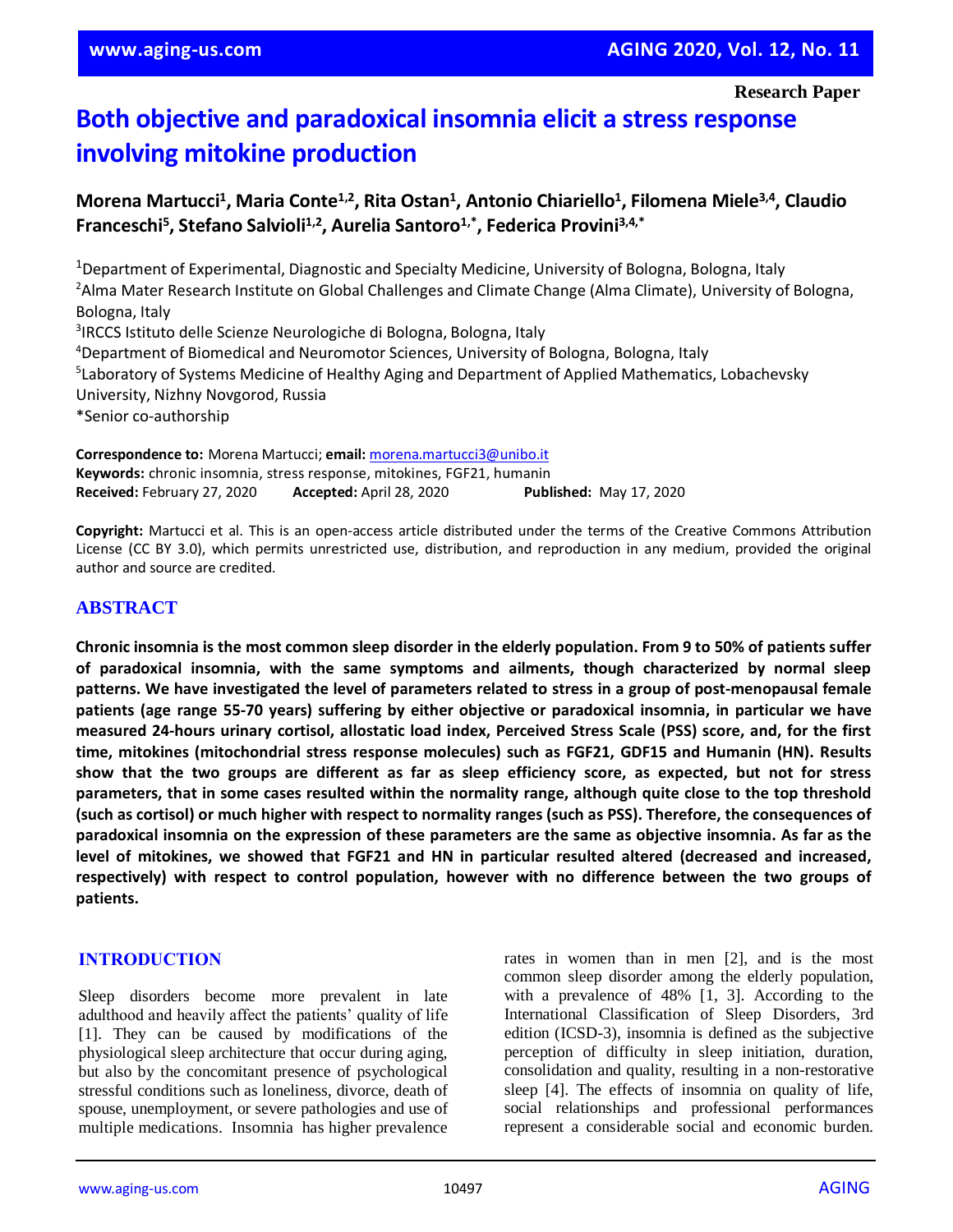Clinical consequences include neurocognitive deficits, fatigue, anxiety and depression [5]. The frequency and persistence of symptoms determine the severity of insomnia. In particular, the occurrence of symptoms for at least three times a week and persistence longer than three months are considered as chronic insomnia (IN), at variance with the sub-acute insomnia or the transient insomnia, which are considered as less pervasive and self-resolving. Interestingly, a sub-type of chronic insomnia characterized by misperception in quality and quantity of sleep is termed paradoxical insomnia (P-IN). Patients with P-IN experience the same symptoms/complaints of IN patients, though displaying normal sleep patterns, as evaluated by specific objective tests such as polysomnography [6]. The prevalence of P-IN varies between 9.2 and 50% among insomnia patients [5].

The onset and perpetuation of IN are considered associated with the activation of the Hypothalamicpituitary-adrenal (HPA) axis with a consequent release of key molecules, such as cortisol hormone [7]. Cortisol levels are higher in IN patients with respect to normal sleepers [7].In particular, a positive association between high serum cortisol levels and the wake-time after sleep onset was found [8]. Moreover, evening serum levels of cortisol correlate with the number of the nocturnal awakenings, and at the same time sleep fragmentation increases cortisol levels [9]. In turn, excessive activation of the HPA axis induces sleep fragmentation [10], in a sort of vicious cycle between insomnia and stress.

In last years, a new class of stress response molecules has attracted attention, namely mitokines, *i.e*. molecules whose expression is elicited in response to mitochondrial stresses [11]. These molecules include Fibroblast Growth Factor 21 (FGF21), Growth Differentiation Factor 15 (GDF15) and Humanin (HN). In a recent study, we showed that the circulating levels of these three mitokines increase with aging, and are inversely correlated with health parameters and survival in nonagenarians and centenarians [12]. Modifications of the levels of such mitokines have been poorly investigated in relation to sleep architecture. FGF21, normally involved in metabolism regulation and longevity, has resulted able to directly alter circadian rhythms in mice *via* the central nervous system [13]. GDF15, a distant member of the TGF-β family, exerts cardioprotective and neuroprotective effects and is considered a biomarker of mitochondrial dysfunction. Interestingly, overexpressed GDF15 is able to extend animal lifespan [14]. Only one study investigated GDF15 in relation to sleep disorders, and reported no correlation between GDF15 serum levels and Obstructive Sleep Apnea Syndrome (OSAS) [15]. HN is a mitochondrial DNA-encoded peptide endowed with cytoprotective and anti-apoptotic effects [16]. To our knowledge, no data are available on HN and sleep disorders.

In the present work, we have investigated the levels of such mitokines and other stress-related parameters such as 24-hours urinary cortisol, Allostatic Load Index (ALI) [17, 18] and Perceived Stress Scale [19] (PSS) score in old female patients suffering of either objective or paradoxical chronic insomnia in order to compare their stress level. Sleep efficiency was evaluated both by actigraphic monitoring and test batteries.

## **RESULTS**

The patients were recruited consecutively as they accessed the laboratory of sleep disorders at the Bellaria Hospital, Bologna. They were divided in two groups (objective and paradoxical insomniacs, O-IN and P-IN) based on sleep efficiency (SE) values extrapolated from a one-week actigraphic monitoring. SE is the ratio of total sleep time (TST) to time in bed (TIB) (multiplied by 100 to yield a percentage). SE normal value is > 85%. Patients with SE < 85% were classified as O-IN (n  $= 14$ ); those with SE > 85% were classified as P-IN (n = 24). A clinical description of patients' comorbidities is provided in Table 1. No difference was present between the two groups. The use of drugs by the patients such as statins, beta blockers, vitamin D, thyroid hormones, antihypertensive drugs (unbound ACE inhibitors, unbound angiotensin ii receptor blockers, dihydropyridine derivatives and diuretics), bile acids and derivatives, antiplatelet agents, anti-fibromyalgia drugs, H2 receptor antagonists, acid pump inhibitors, adrenergic combination with anticholinergics also showed no difference (data not shown). Such drugs do not interfere with sleep homeostasis, except for betablockers used for hypertension treatment, assumed by one O-IN and three P-IN patients. However, the patient can perfectly relate the onset of sleep disturbances to the start of beta blocker therapy, and this was not the case for these four patients.

## **Anthropometry and pathology temporal onset**

No difference emerged between the two groups, except for BMI that resulted significantly higher in O-IN patients with respect to P-IN patients ( $p = 0.03$ ) as reported in Table 2.

## **Sleep evaluation**

In comparison with P-IN patients, O-IN ones showed a significantly higher wake after sleep onset - WASO  $(p < 0.001)$  and awakenings' number - AN  $(p = 0.003)$ , despite an identical Pittsburgh Sleep Quality Index - PSQI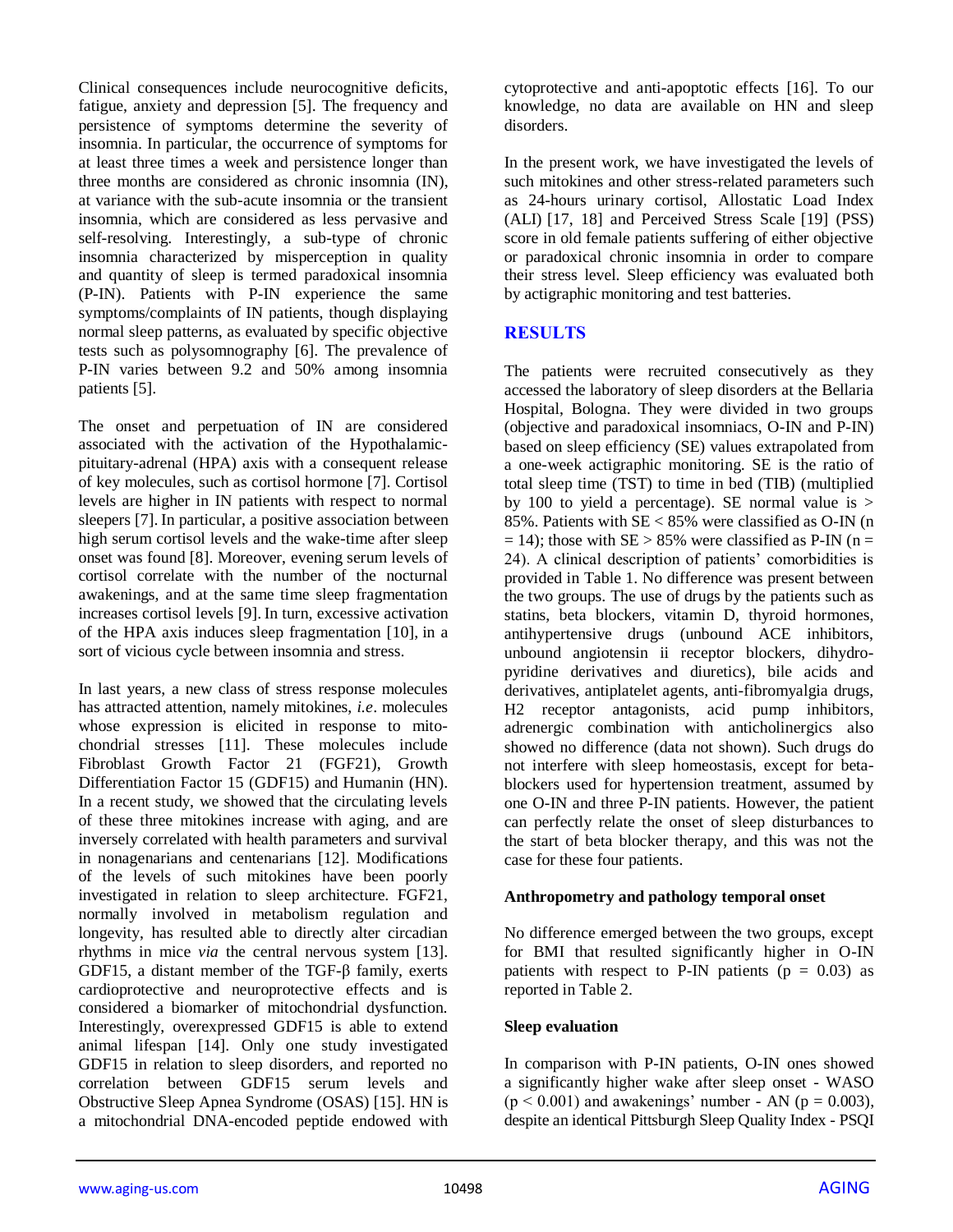#### **Table 1. Study population comorbidities.**

| <b>Comorbidities</b>                                                                                              | $O-IN(N = 14) (N, %)$ | $P-IN (N = 24) (N, %$ | q value |
|-------------------------------------------------------------------------------------------------------------------|-----------------------|-----------------------|---------|
| Cardiovascular disorders (rhythm disturbances, flutter)                                                           | 3(21%)                | 4(17%)                |         |
| Endocrine disturbances (hypothyroidism/hyperthyroidism,<br>insulin resistance, metabolic syndrome, hyperuricemia) | 5(36%)                | 10(43%)               |         |
| Musculoskeletal system syndromes (arthrosis, osteoporosis,<br>fibromyalgia)                                       | 7(50%)                | 20 (87%)              |         |
| Vascular disorders (hypertension, venous insufficiency)                                                           | 5(36%)                | 11 (48%)              |         |
| Dyslipidemia                                                                                                      | $0(0\%)$              | 11 (48%)              | 0.2     |
| Chronic respiratory diseases (asthma/chronic obstructive<br>pulmonary disease)                                    | 1(7%)                 | 3(13%)                | 0.9     |
| Autoimmune disorders (Raynaud's syndrome, Hashimoto)                                                              | 1(7%)                 | $1(4\%)$              |         |
| Gastrointestinal disturbances (gastroesophageal reflux, gastritis)                                                | 2(14%)                | 3(13%)                |         |

The comparison between the two groups of patients (O-IN *versus* P-IN) was performed by using two-sided Mann-Whitney test with Benjamini-Hochberg correction, considering *q* (corrected *p*-value) <0.05 statistically significant (\*). No significant difference emerged between the two groups of patients.

O-IN = Objective Insomnia patients. P-IN = Paradoxical Insomnia patients.

#### **Table 2. Characterization of the study population.**

|    | <b>Parameters</b>                | Normal range | $O-IN (±SD)$    | $P-IN (\pm SD)$ | pvalue       |
|----|----------------------------------|--------------|-----------------|-----------------|--------------|
| a) | Subjects (N, gender)             |              | 14 F            | 24 F            |              |
|    | Mean Age (years)                 |              | 61 $(\pm 5)$    | 61 $(\pm 5)$    |              |
|    | BMI                              |              | $26 (\pm 6)$    | $23 (\pm 3)$    | $0.03*$      |
|    | Waist/hip ratio                  |              | $0.8 (\pm 0.1)$ | $0.8 (\pm 0.1)$ | 1            |
|    | Age at onset of insomnia (years) |              | 37 $(\pm 16)$   | $36 (\pm 20)$   | 0.86         |
| b) | SE(%)                            | > 85%        | $80 (\pm 6)$    | 91 $(\pm 3)$    | $< 0.001*$   |
|    | WASO (minutes)                   |              | $96 (\pm 26)$   | 43 $(\pm 13)$   | $< 0.001*$   |
|    | AN (number)                      |              | $16 (\pm 5)$    | 11 $(\pm 4)$    | $0.003*$     |
|    | PSQI (score)                     | $\leq$ 5     | 13 $(\pm 4)$    | 13 $(\pm 4)$    | 0.5          |
| c) | Total cholesterol (mg/100mL)     | $130 - 200$  | $212 (\pm 42)$  | $218 (\pm 32)$  | $\mathbf{1}$ |
|    | HDL cholesterol (mg/100mL)       | > 43         | 71 $(\pm 12)$   | 67 $(\pm 13)$   | 0.3          |
|    | LDL cholesterol (mg/100mL)       | $0-130$      | 140 $(\pm 32)$  | 145 $(\pm 30)$  | 0.6          |
|    | Triglycerides (mg/100mL)         | 35-180       | 89 $(\pm 44)$   | 96 $(\pm 48)$   | 0.6          |
|    | HbA1c (mmol/mol)                 | 20-44        | 33 $(\pm 3)$    | 33 $(\pm 3)$    | $\mathbf{1}$ |
|    | $Hs-CRP$ (mg/L)                  | $0-6$        | $3 (\pm 3)$     | $3(\pm 2)$      | $\mathbf{1}$ |
|    | IL-6 $(pg/mL)$                   | $0.4 - 8.8$  | $3(\pm 2)$      | $2(\pm 1)$      | 0.2          |
|    | IL-10 $(pg/mL)$                  | < 0.78       | $1 (\pm 1)$     | $1 (\pm 1)$     | 0.5          |
|    | TNF $\alpha$ (pg/mL)             | $0.7 - 1.6$  | $1 (\pm 0.4)$   | $1 (\pm 0.3)$   | 0.3          |
| d) | 24-h UC $(\mu g/24h)$            | 20.9-292.3   | 224 $(\pm 72)$  | $204 (\pm 59)$  | 0.38         |
|    | PSS (score)                      | $0-6$        | $28 (\pm 5)$    | 30 $(\pm 8)$    | 0.4          |
|    | ALI (score)                      | $<$ 3        | $2.5 (\pm 1)$   | $2(\pm 1)$      | 0.2          |

**a)** Sample descriptive analysis, including anthropometric measurements and age at onset of insomnia. **b)** Sleep evaluation by actigraphic monitoring and PSQI questionnaire. **c)** Analysis of hematochemical parameters (total cholesterol, HDL cholesterol, LDL cholesterol, triglycerides, HbA1c), as well as pro- (hs-CRP, IL-6, TNFα) and anti-inflammatory molecules (IL-10). **d)** Stress assessment by quantification of 24-h UC (24-hours urinary cortisol), administration of PSS (Perceived Stress Scale test) and measurement of ALI (Allostatic Load Index). Values are expressed as mean ± SD, including relative normal range expressed when available as 10<sup>th</sup> and 90<sup>th</sup> percentiles. Statistical analysis was performed by using two-sided Mann-Whitney test, considering a p value  $\leq 0.05$  as statistically significant (\*). O-IN = Objective Insomnia patients. P-IN = Paradoxical Insomnia patients. SE = Sleep Efficiency. WASO = Wake After Sleep Onset. AN = Awakenings' number. PSQI = Pittsburgh Sleep Quality Index.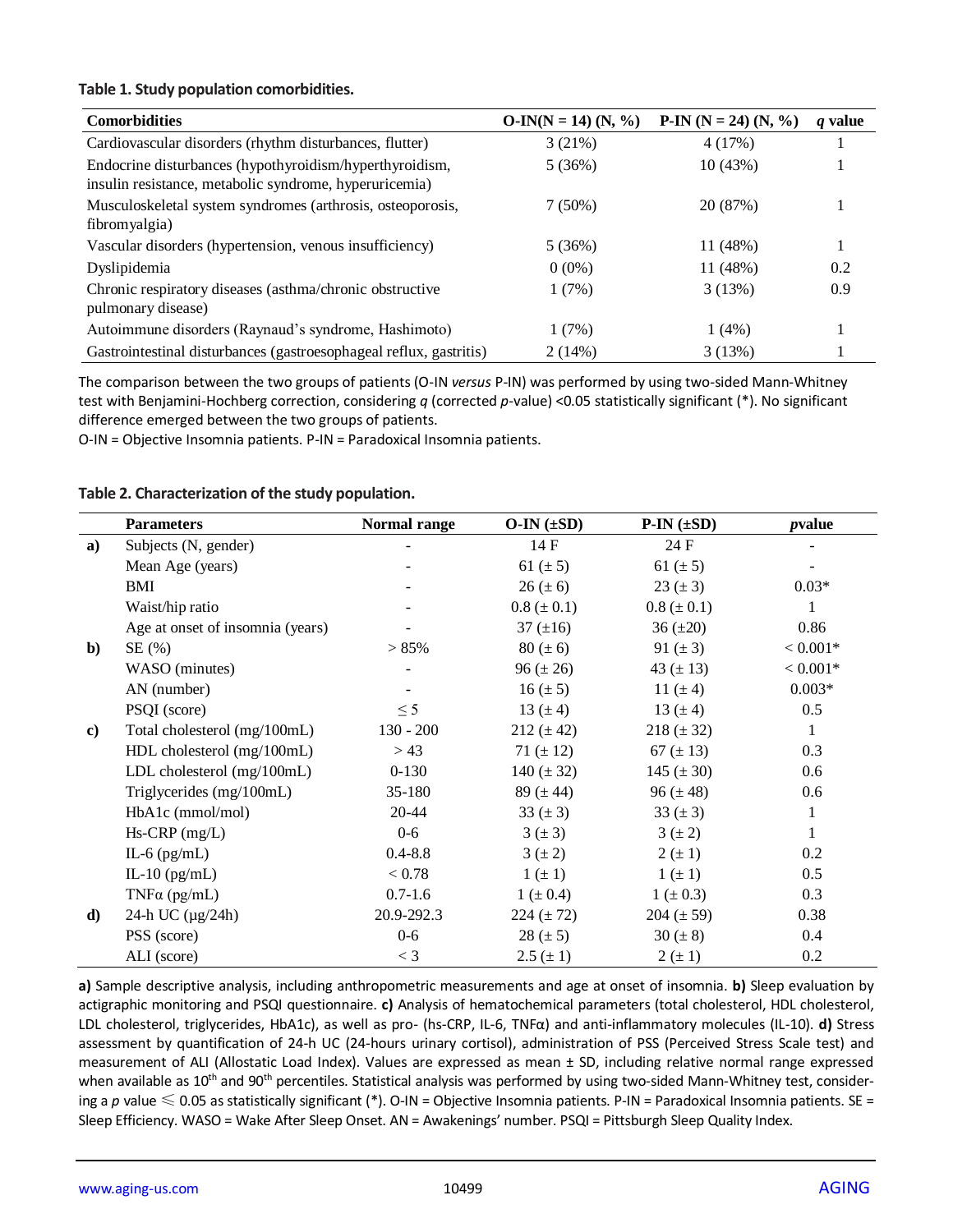score ( $p = 0.5$ ), see Table 2. Berlin Questionnaire - BQ gave similar results in the two groups (patients at high risk for OSAS: 43% O-IN *vs* 48% P-IN).

## **Hematochemical and inflammatory profile**

All patients displayed levels of total cholesterol and LDL cholesterol slightly above the normal reference range. On the contrary, hematochemical parameters and inflammatory biomarkers were within normal ranges and showed no difference between the two groups (Table 2).

## **Stress evaluation**

O-IN and P-IN patients were both characterized by high levels of urinary cortisol and PSS scores. Conversely, the ALI score was within the normal range (Table 2).

As far as mitokines normality ranges are not available, so we compared insomnia patients with a group of women of the same age and BMI that did not report sleep disturbances (Table 3). FGF21 levels were significantly lower in patients with respect to controls (p = 0.024). Conversely, HN circulating levels resulted significantly increased in patients ( $p = 0.036$ ), while GDF15 levels did not differ between patients and controls. However, no difference emerged between O-IN and P-IN patients (data not shown). Finally, the levels of these mitokines resulted not correlated with other parameters measured in this study (hematochemical and inflammatory parameters, PSQI, PSS, ALI, cortisol) (data not shown).

## **DISCUSSION**

There is an actual debate on whether O-IN and P-IN have to be considered separated disorders characterized by different pathogenesis and biological features [20]. In fact, people suffering of P-IN report symptoms of insomnia and complain for diurnal fatigue, even though they display normal sleep patterns  $(SE > 85\%)$  [21]. From a clinical point of view, these patients are treated in the same way as O-IN patients, very often with unsatisfactory results [22]. We characterized a group of P-IN as compared with a group of O-IN for a number of parameters related to stress response, namely 24-h urinary cortisol, allostatic load, Perceived Stress Scale scores, and stress response molecules such as GDF15, FGF21 and HN. Other parameters related to inflammation, lipid and glucose metabolism were also measured. In order to avoid gender/endocrine bias, only post-menopause female patients were enrolled. The study population was divided in two groups based on SE threshold of 85%.

The two groups of patients were similar regarding the pathology temporal onset and the presence of comorbidities. Conversely, anthropometric analysis showed a slightly higher BMI in O-IN patients with respect to P-IN patients. It is well established that chronic insomnia predisposes to weight gain and metabolic disorders [23, 24]. However, our data suggest that this is true only for O-IN patients. Since the sample size is quite low and the BMI values are not extremely different from those of age-matched women without sleep disturbances, more data are needed to confirm this hypothesis.

To assess the general health status of the study population, we analyzed some hematochemical and inflammatory parameters. They were almost all normal for both groups of patients, confirming a good health status with no inter-group differences. Only total cholesterol and LDL cholesterol levels were found slightly above the normal cut-off. This is in accordance with literature, which describes a strong association between sleep disturbances and hypercholesterolemia [25–27]. Interestingly, insomnia and hypercholesterolemia/dyslipidemia are associated independently from body-weight and BMI [27]. Moreover, short sleep duration affecting the metabolism represents *per se* a risk factor for hypercholesterolemia, since adolescence [26]. Hence, there is a strong bidirectional relationship between insomnia and hypercholesterolemia.

Sleep evaluation by 7-days actigraphic monitoring showed significant higher WASO and AN in O-IN patients with respect to P-IN patients, despite identical PSQI scores of self-reported sleep quality. Thus, data reflect clinical definitions of the two insomnia subtypes. In addition, the BQ gave similar results in the two groups of patients indicating no difference in the risk of OSAS development. However, during the enrollment a cardio-respiratory monitoring to exclude OSAS predisposition has not been performed. This could represent a limitation of the study.

Stress assessment underlined an overload of stress in both groups of patients. In particular, high levels of urinary cortisol (over 200 µg/24 hours) were found, as well as PSS scores. Concerning urinary cortisol, the observed levels were within the normal range, although quite close to the top threshold. The effect of glucocorticoids on sleep homeostasis is particularly evident in Cushing's syndrome. This syndrome caused by a prolonged exposure to glucocorticoids shows significant sleep alterations such as increased sleep latency as well as wake time during sleep, along with others [28]. Previous works reported levels for urinary cortisol of 27.2 µg/24 hours in old men (mean age 76.6) [29],  $99.3 \mu g/24$  hours in old persons of both sexes (mean age 74.1) [30] as well as 63.7 µg/24 hoursin young women (age range 20 - 30 years) [31].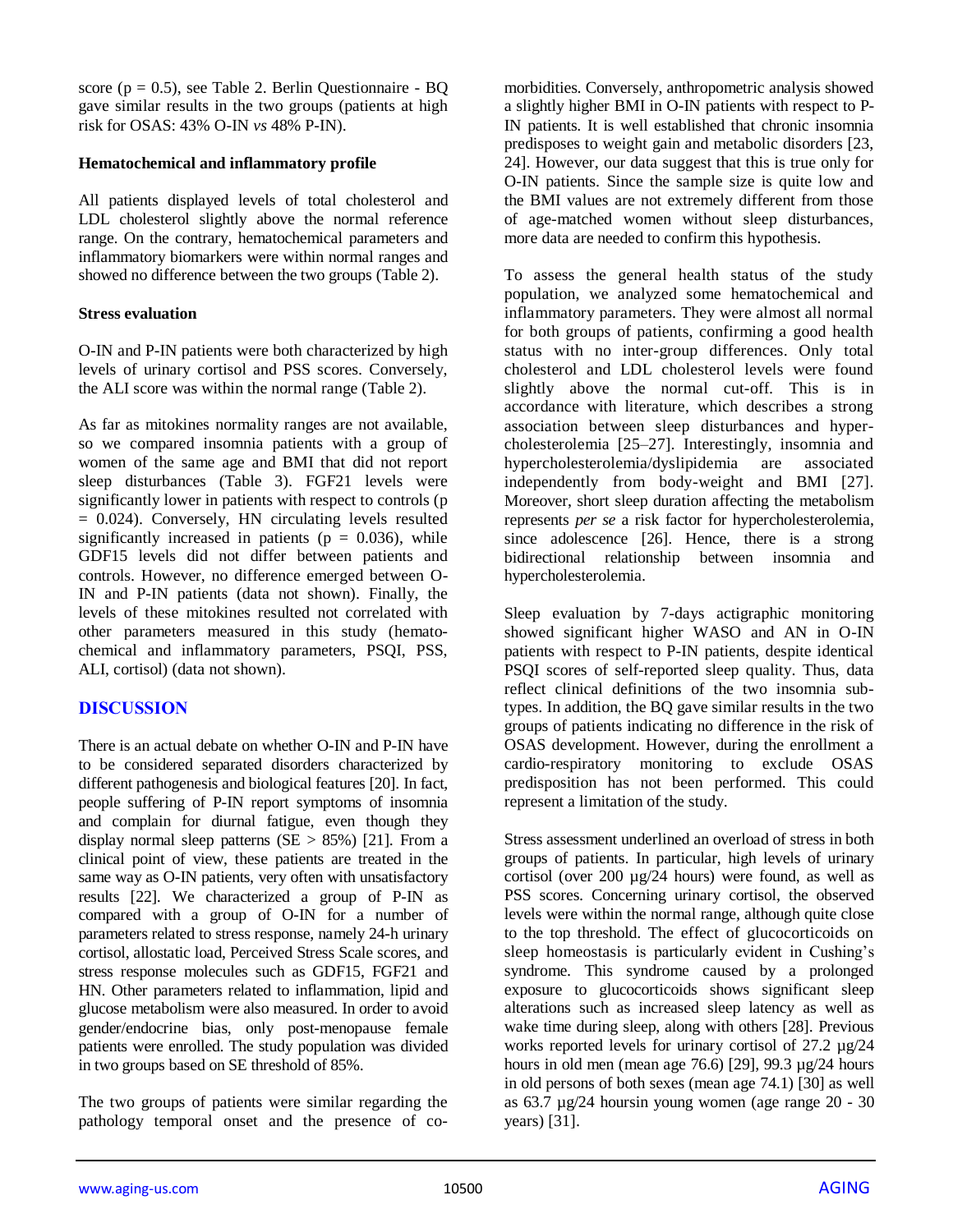| <b>Mitokines</b> $(pg/mL)$ | NORMAL subjects $(n=51)$ | <b>INSOMNIA</b> patients $(n = 38)$ | <i>p</i> value |
|----------------------------|--------------------------|-------------------------------------|----------------|
| FGF21                      | 361 $(\pm 266)$          | 245 $(\pm 196)$                     | $0.024*$       |
| GDF15                      | 829 $(\pm 460)$          | $934 (\pm 397)$                     |                |
| HN                         | $962 (\pm 685)$          | 1201 ( $\pm$ 635)                   | $0.036*$       |

#### **Table 3. Mitokine assessment.**

Values are expressed as mean ± SD. Statistical analysis was performed by using two-sided Mann-Whitney test. The comparison between normal sleepers and all insomnia patients of the study population matched for age and sex was performed by using two-sided Mann-Whitney test, considering a *p* value ≤ 0.05 statistically significant (\*).

Therefore, even if we may consider variations due to different measurement conditions (such as collection in the 24 hours or at specific day time points) and possible confounders like gender and age, our data indicate the presence of an elevated amount of urinary cortisol in these insomnia patients, suggesting that they are experiencing a situation of stress. Conversely, ALI score was within the normal range, suggesting that these patients maintained the capacity to cope with such an elevated stress burden. This is possibly due to the fact that these patients were in general free of overt chronicdegenerative diseases, or to possible bias of the modest sample size. As a whole, these data suggest that both groups of patients are characterized by a hyperactivation of the HPA axis. This is in partial contrast with a report by Mohammadi et al. [32], showing no differences between P-IN, psychophysiological insomnia patients and normal sleepers in terms of cortisol concentrations. However, these authors measured cortisol in serum collected after awakening, so our data on 24-hour urinary cortisol are not totally comparable with Mohammadi's ones, and are likely more indicative of the global stress levels of the patients.

As mentioned, mitokines are molecules expressed in response to mitochondrial stresses [11]. Little is known regarding the precise relationship between insomnia and mitochondrial dysfunction and consequently the release of mitokines. However, recent reports indicate that sleep disorders can affect mitochondria. In particular, short sleep time increases mitochondrial ROS production, lipid peroxidation and expression of genes related to oxidative stress response in a *D. melanogaster* model [33]. Furthermore, melatonin, a hormone regulating the sleepwake cycle normally used for insomnia treatment has powerful antioxidant capacities, regulating the mitochondrial function and reducing oxidative stress response [34]. We have measured for the first time three of the most studied mitokines (FGF21, GDF15 and HN) in the framework of insomnia. We found a significant difference in the circulating levels of FGF21 and HN, but not GDF15, between patients and age-matched women without sleep disorders, who were enrolled in a previous study conducted in our laboratory. Once again, no

difference between O-IN and P-IN was present, suggesting that the two insomnia subtypes are similar regarding the levels of stressmolecules, such as mitokines. FGF21 shows a circadian production with a peak in the early morning and a decline in the afternoon, like cortisol [35]. In fact, FGF21 acts centrally at the level of suprachiasmatic nucleus of the hypothalamus and the dorsal vagal complex in the hindbrain by regulating, among others, circadian rhythms and glucocorticoids release [13]. In particular, it has been shown a reduced activity in light condition in response to a ketogenic diet in FGF21 knockout mice as compared to wild type and transgenic FGF21 over-expressing mice [13]. Moreover, it has been demonstrated in mice that FGF21 acts, among others, also at the level of hypothalamic pacemaker neurons in the brain. At this level, FGF21 contributes to the suppression of female ovulation during starvation in FGF21 over-expressing mice, and this action is reduced in mice lacking the FGF21 co-receptor β-Klotho in the central nervous system [36]. Overall, these findings support the existence of a FGF21-neuroendocrine axis.

Hence, our data may suggest that the decrease of such hormone observed in insomniac patients could participate in the disruption of the normal sleep/wake rhythms.

HN is a potent neuroprotective factor towards different pathologies such as cardiovascular diseases, inflammation and Alzheimer's disease [37]. According to our data, sleep disturbances could elicit the production and release of HN, possibly as an attempt to counteract the stress induced by insomnia. At variance, GDF15 levels did not differ between insomniac patients and normal sleepers, therefore our data suggest that it is apparently not involved in sleep homeostasis. Literature described GDF15 as a robust biomarker of age and predictor of health and overall mortality in the oldest old [12]. Given the absence of differences between patients and controls, we reasoned that insomniac patients are not biologically older (or aged faster) than non-insomniac people, at least in the age range of our study sample. Other biomarkers of age, such as DNA methylation age test should be performed to confirm this hypothesis. It is known that GDF15 is associated with cholesterol levels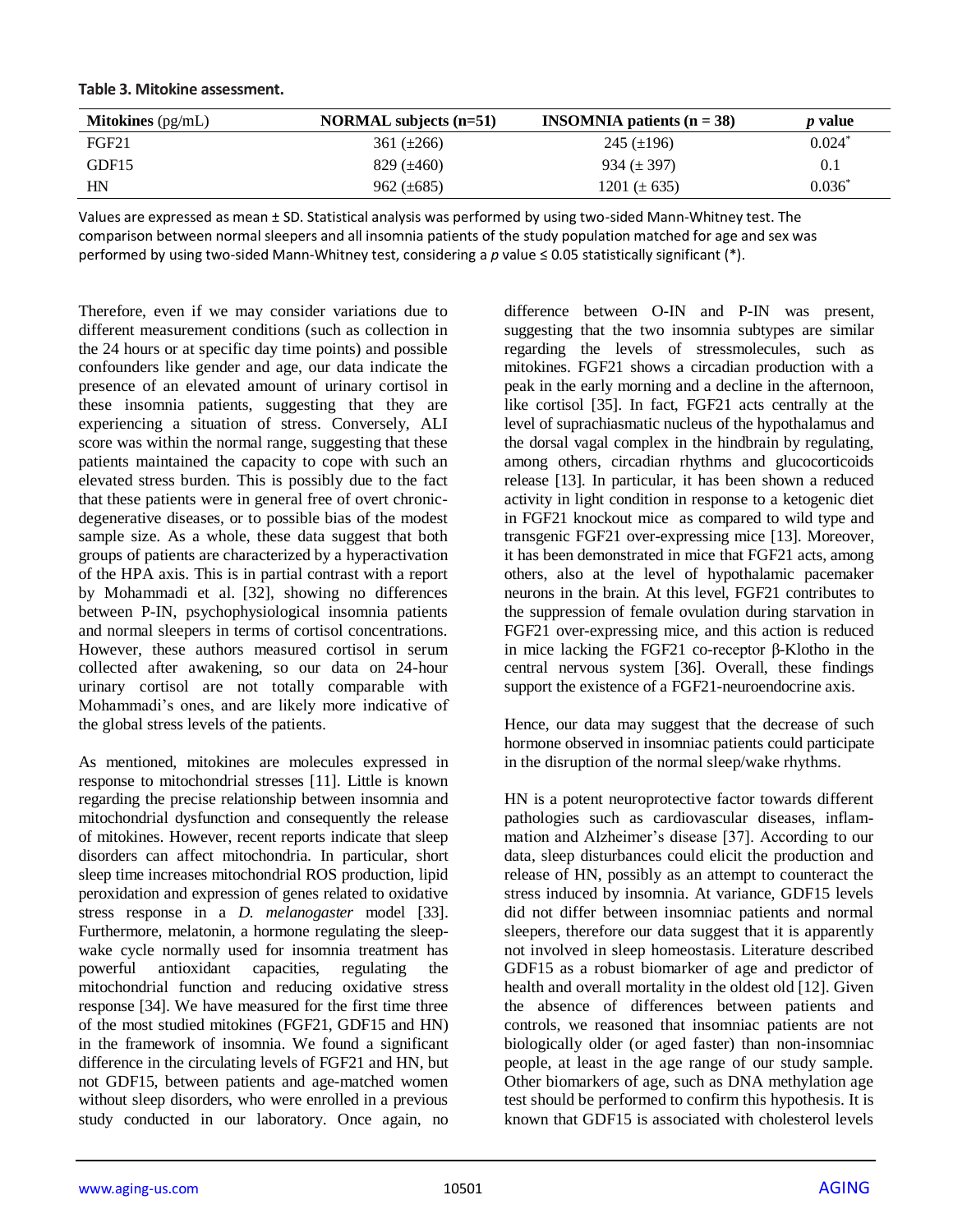[38], which in our population were slightly increased. However, no correlation between GDF15 and cholesterol was found (data not shown).

Overall, these data indicate some mitokines as possible markers of insomnia, with a yet-to-be-determined possible biological role in sleep homeostasis.

We are aware of some important limitations of this study, in particular the small sample size, which was further reduced by the subdivision into the two subtypes of chronic insomnia. In addition, the measurement of total FGF21 circulating levels could represent a limitation, as in some animal models exogenous FGF21 is reported to be rapidly degraded in the circulation becoming potentially inactive in a relatively short time [39, 40]. However, in normal human samples it has been demonstrated that the majority of total FGF21 detected in plasma is active FGF21 [41].

In conclusion, we provide evidence that O-IN and P-IN patients are characterized by similar circulating levels of stress response molecules, and therefore the consequences of paradoxical insomnia on the expression of these molecules are the same as O-IN. Moreover, we studied for the first time the level of mitokines in insomniac patients, showing that also this class of stress response molecules is affected by sleep alteration. Considering the wide range of biological effects of these mitokines, it is possible that a part of the clinical symptoms associated with insomnia could be accounted for by their complex derangement. This consideration may eventually open a new research perspective on the study of sleep disorders.

## **MATERIALS AND METHODS**

#### **Study procedures and screening**

In this prospective study, patients were recruited consecutively to their outpatient access via the Italian Sleep Disorders Center at IRCCS Institute of Neurological Sciences, Bologna. After a preliminary screening via telephone and/or email, eligible participants were invited to the Sleep Disorders Clinical Center for enrolment and signing of the informed consent.

Thirty-eight women (age range: 55-70 years) diagnosed with chronic insomnia were recruited. Patients were free of sleep-inducing drugs since at least three months. Exclusion criteria were: presence of type I and type II diabetes; chronic viral hepatitis; celiac disease or other intestinal malabsorption syndromes; other neurological disorders or dementia; cancer; pathology with poor prognosis in the short term; chronic therapy with anticoagulants; immunosuppressant and antineoplastic drugs; use of anti-inflammatory drugs or occurrence of inflammatory-infective events within 7 days before the enrollment.

A standardized questionnaire, including sociodemographic information, lifestyle, health status and morbidity (present and past diseases, prescribed medicines), anthropometric measurements (height, weight, waist and hip circumference, Body-Mass Index – BMI) was administered to the participants by a trained nurse/researcher.

#### **Hematochemical and inflammatory measurements**

Fasting blood samples were drawn by venipuncture in the morning and processed at 3 hours from withdrawn. Serum was obtained after clotting and centrifugation at 760g for 10 min at 4°C; plasma was separated by centrifugation at 2000g for 10 min at 4°C. Both plasma and serum were rapidly frozen and stored at - 80°C or immediately processed for the analysis.

Biochemical parameters included serum glycated hemoglobin (HbA1c), triglycerides, total cholesterol, HDL cholesterol, LDL cholesterol, high-sensitivity C Reactive Protein (hs-CRP) were measured in fresh serum by the clinical laboratory of the accredited Nigrisoli Hospital (Bologna, Italy) with high quality standards. Inflammatory cytokines such as IL-6, IL-10, TNFα were analyzed in serum using a high sensitivity enzyme immunosorbent assay (ELISA, R&D Systems) according to the manufacturer's instructions.

## **Sleep measurements**

Patients were asked to wear a wrist actigraph device (model GT3X, Actigraph Corporation, FL) on the nondominant arm for 7 days and to fill a sleep diary over the recording period. Daily sleep diary data were merged with daily actigraphic data to determine an average of sleep efficiency (SE), wake after sleep onset (WASO), awakenings' number (AN).

The Pittsburgh Sleep Quality Index (PSQI) for selfreported sleep quality and the Berlin Questionnaire (BQ) for obstructive sleep apnea screening were administered to patients.

#### **Stress assessment**

Fresh urine collected in 24 hours were immediately processed for cortisol measurement in chemiluminescence by the clinical laboratory at the accredited Nigrisoli Hospital (Bologna, Italy). The Perceived Stress Scale (PSS) [19] for measuring the perception of stress was administered to patients. The "Allostatic Load Index"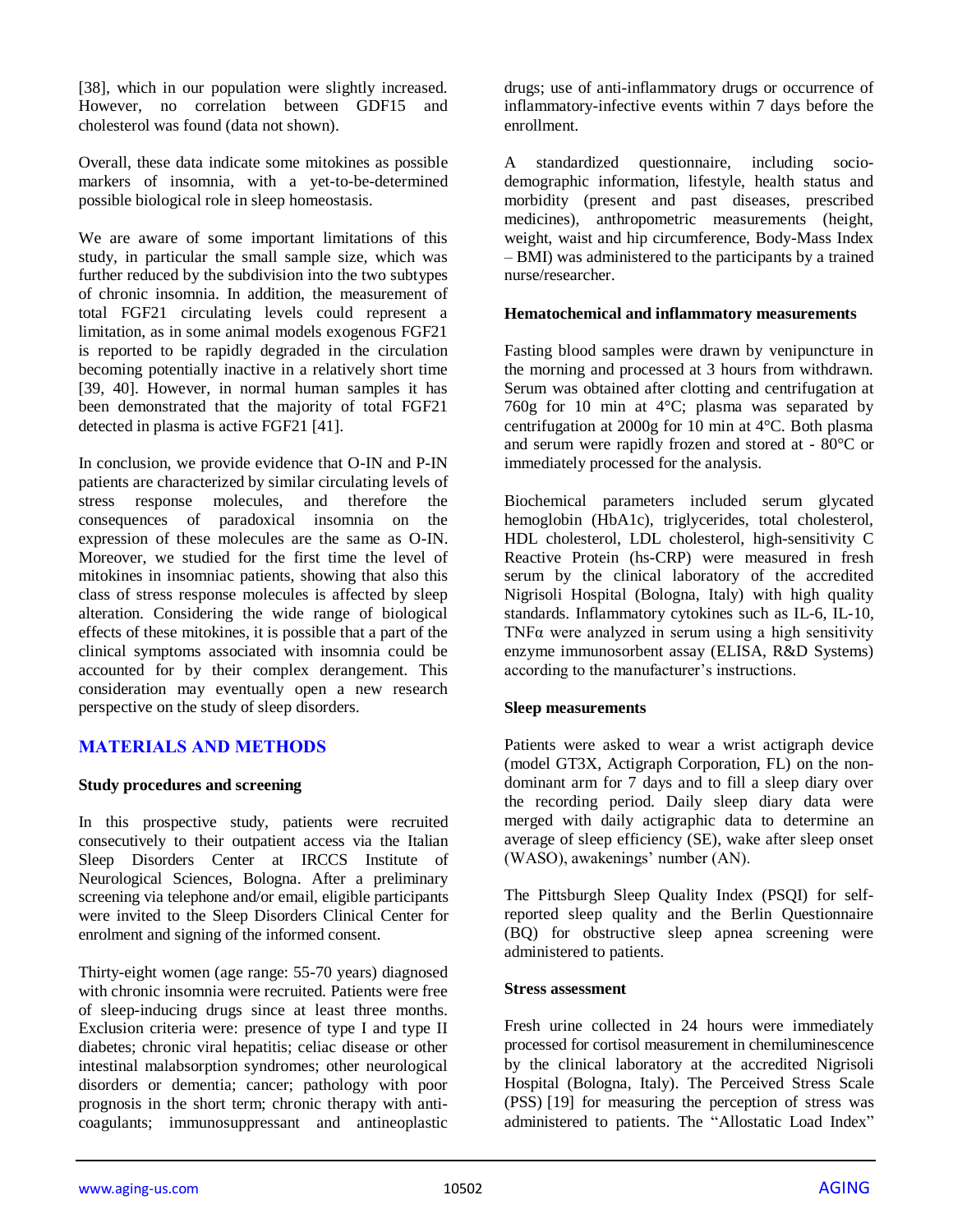(ALI), a multiparametric score that evaluates the efficacy of the organism to cope with external stressors [17] was calculated considering the following parameters: BMI, systolic and diastolic blood pressure, waist-hip ratio, HbA1c, triglycerides, total cholesterol, HDL cholesterol, LDL cholesterol and hs-CRP.

FGF21, GDF15, and HN concentrations were determined in plasma samples by ELISA assay using commercial kits, R&D for FGF21 (DF2100) and GDF15 (DGD150); CUSABIO for HN (CSB-EL015084HU), according to the manufacturer's instructions.

## **Statistical analysis**

The data are presented as mean  $\pm$  standard deviation (SD) and were analyzed using Mann–Whitney U-test, with Benjamini-Hochberg correction when applicable, considering *q* (corrected *p*-value). Statistical analyses were performed using IBM SPSS statistics software version 25. *P-*values < 0.05 were considered statistically significant.

#### **Ethics approval**

The study protocol was approved by the local Ethical Committee (Comitato Etico Interaziendale Bologna-Imola, Ethical Clearance no. 15042 issued on Sept 23, 2015) within the framework of a larger study registered on the National Institute of Health Clinical Trials (clinicaltrials.gov. Identifier: NCT03985228). The trial was conducted in accordance with the Helsinki Declaration and informed written consent was obtained for all participants.

## **AUTHOR CONTRIBUTIONS**

Morena Martucci: patients' enrollment, data generation and collection, statistical analysis and writing of the manuscript. Maria Conte Antonio Chiariello: analysis of mitokines. Rita Ostan, Filomena Miele: clinical data collection. Claudio Franceschi: study design and critical discussion. Stefano Salvioli: analysis of the data and writing of the manuscript. Aurelia Santoro: statistical analysis, manuscript revision. Federica Provini: patients' enrollment, clinical data discussion and manuscript revision. All authors approved the final version of the manuscript.

## **ACKNOWLEDGMENTS**

The authors would like to thank the Italian Ministry of Health Ricerca Finalizzata Young Researchers (under 40)–Giovani Ricercatori (GR-2013- 02358026) to AS.

## **CONFLICTS OF INTEREST**

Authors have no conflicts of interest to declare.

### **FUNDING**

This study was support by the National "PROS.IT" grant from the Italian Ministry of Education, University and Research (study ID number CTN01 00230 413096: Protocol number 0014836), the JPI-HDHL-Metadis, "EURODIET" project (ID: 1164; 2020-2023) to AS and the Russian Federation mega grant DPM-AGEING (grant 2017-220-06-4741) on Digitalized and Personalized Medicine of Healthy Aging, 2018– 2021, at the Lobachevsky State University of Nizhny Novgorod to CF.

## **REFERENCES**

- 1. Patel D, Steinberg J, Patel P. Insomnia in the elderly: A review. J Clin Sleep Med. 2018; 14:1017–24. <https://doi.org/10.5664/jcsm.7172> PMI[D:29852897](https://pubmed.ncbi.nlm.nih.gov/29852897)
- 2. Ohayon MM. Epidemiology of insomnia: what we know and what we still need to learn. Sleep Med Rev. 2002; 6:97–111. <https://doi.org/10.1053/smrv.2002.0186> PMI[D:12531146](https://pubmed.ncbi.nlm.nih.gov/12531146)
- 3. Crowley K. Sleep and sleep disorders in older adults. Neuropsychol Rev. 2011; 21:41–53. <https://doi.org/10.1007/s11065-010-9154-6> PMI[D:21225347](https://pubmed.ncbi.nlm.nih.gov/21225347)
- 4. American Academy of Sleep Medicine. International classification of sleep disorders. 3rd ed. Darien, IL: American academy of Sleep Medicine; 2014.
- 5. Rezaie L, Fobian AD, McCall WV, Khazaie H. Paradoxical insomnia and subjective-objective sleep discrepancy: a review. Sleep Med Rev. 2018; 40:196–202. <https://doi.org/10.1016/j.smrv.2018.01.002> PMI[D:29402512](https://pubmed.ncbi.nlm.nih.gov/29402512)
- 6. St-Jean G, Turcotte I, Bastien CH. Cerebral asymmetry in insomnia sufferers. Front Neurol. 2012; 3:47. <https://doi.org/10.3389/fneur.2012.00047> PMI[D:22479257](https://pubmed.ncbi.nlm.nih.gov/22479257)
- 7. Basta M, Chrousos GP, Vela-Bueno A, Vgontzas AN. Chronic insomnia and stress system. Sleep Med Clin. 2007; 2:279–91. <https://doi.org/10.1016/j.jsmc.2007.04.002> PMI[D:18071579](https://pubmed.ncbi.nlm.nih.gov/18071579)
- 8. Floam S, Simpson N, Nemeth E, Scott-Sutherland J, Gautam S, Haack M. Sleep characteristics as predictor variables of stress systems markers in insomnia disorder. J Sleep Res. 2015; 24:296–304.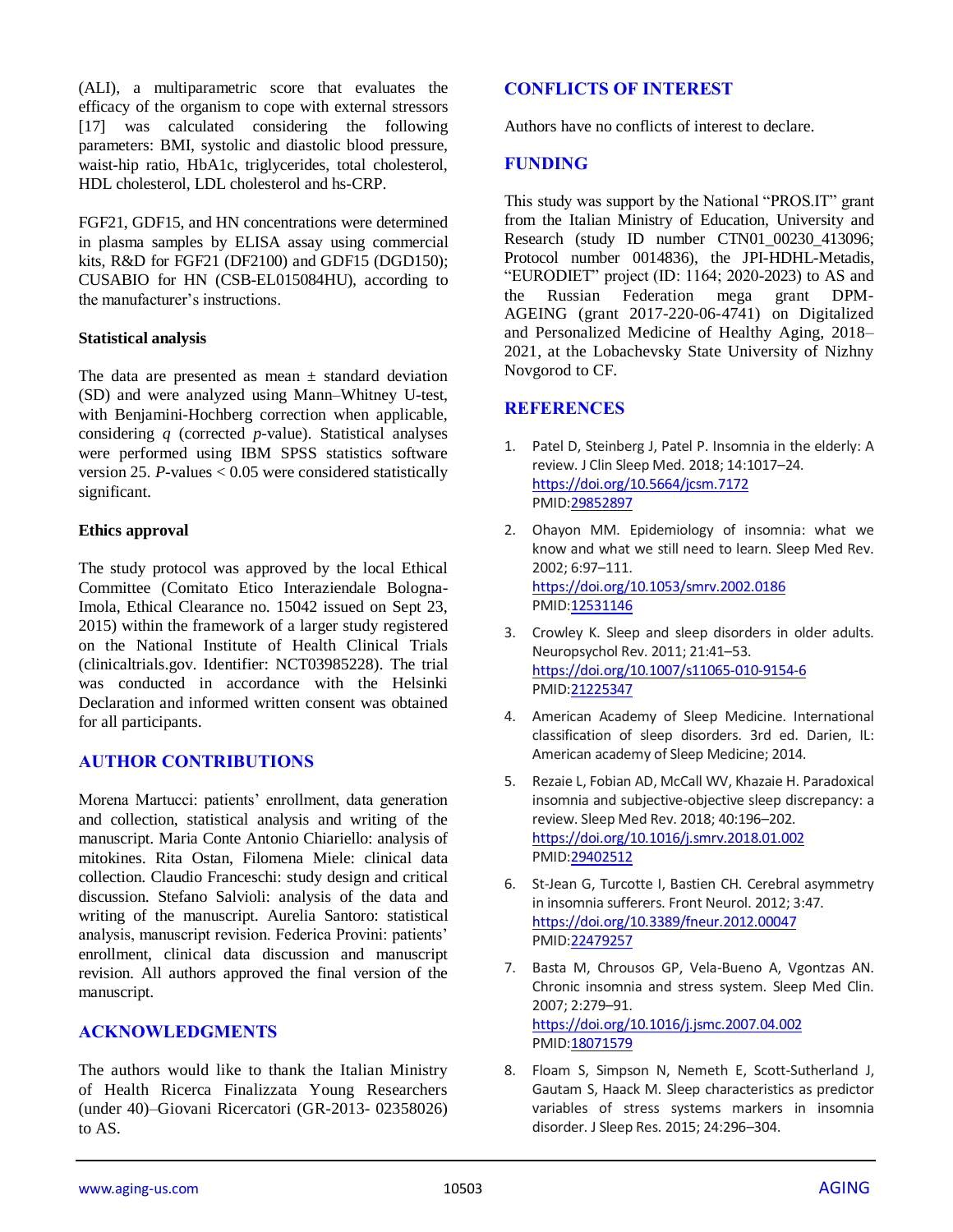<https://doi.org/10.1111/jsr.12259> PMID[:25524529](https://pubmed.ncbi.nlm.nih.gov/25524529)

- 9. Rodenbeck A, Hajak G. Neuroendocrine dysregulation in primary insomnia. Rev Neurol (Paris). 2001; 157:S57–61. PMID[:11924040](https://pubmed.ncbi.nlm.nih.gov/11924040)
- 10. Spiegel K, Leproult R, Van Cauter E. Impact of sleep debt on metabolic and endocrine function. Lancet. 1999; 354:1435–39. [https://doi.org/10.1016/S0140-6736\(99\)01376-8](https://doi.org/10.1016/S0140-6736(99)01376-8) PMID[:10543671](https://pubmed.ncbi.nlm.nih.gov/10543671)
- 11. Durieux J, Wolff S, Dillin A. The cell-non-autonomous nature of electron transport chain-mediated longevity. Cell. 2011; 144:79–91. <https://doi.org/10.1016/j.cell.2010.12.016> PMID[:21215371](https://pubmed.ncbi.nlm.nih.gov/21215371)
- 12. Conte M, Ostan R, Fabbri C, Santoro A, Guidarelli G, Vitale G, Mari D, Sevini F, Capri M, Sandri M, Monti D, Franceschi C, Salvioli S. Human aging and longevity are characterized by high levels of mitokines. J Gerontol A Biol Sci Med Sci. 2019; 74:600–07. <https://doi.org/10.1093/gerona/gly153> PMID[:29955888](https://pubmed.ncbi.nlm.nih.gov/29955888)
- 13. Bookout AL, de Groot MH, Owen BM, Lee S, Gautron L, Lawrence HL, Ding X, Elmquist JK, Takahashi JS, Mangelsdorf DJ, Kliewer SA. FGF21 regulates metabolism and circadian behavior by acting on the nervous system. Nat Med. 2013; 19:1147–52. <https://doi.org/10.1038/nm.3249> PMID[:23933984](https://pubmed.ncbi.nlm.nih.gov/23933984)
- 14. Wang X, Chrysovergis K, Kosak J, Kissling G, Streicker M, Moser G, Li R, Eling TE. hNAG-1 increases lifespan by regulating energy metabolism and insulin/IGF-1/mTOR signaling. Aging (Albany NY). 2014; 6:690–704. <https://doi.org/10.18632/aging.100687> PMID[:25239873](https://pubmed.ncbi.nlm.nih.gov/25239873)
- 15. Sari K, Ede H, Kapusuz Gencer Z, Ozkiris M, Gocmen AY, Intepe YS. The correlation of serum growth differentiation factor-15 level in patients with obstructive sleep apnea. Biomed Res Int. 2015; 2015:807683. <https://doi.org/10.1155/2015/807683> PMID[:26075263](https://pubmed.ncbi.nlm.nih.gov/26075263)
- 16. Zapała B, Kaczyński Ł, Kieć-Wilk B, Staszel T, Knapp A, Thoresen GH, Wybrańska I, Dembińska-Kieć A. Humanins, the neuroprotective and cytoprotective peptides with antiapoptotic and anti-inflammatory properties. Pharmacol Rep. 2010; 62:767–77. [https://doi.org/10.1016/s1734-1140\(10\)70337-6](https://doi.org/10.1016/s1734-1140(10)70337-6) PMID[:21098860](https://pubmed.ncbi.nlm.nih.gov/21098860)
- 17. McEwen BS, Stellar E. Stress and the individual. Mechanisms leading to disease. Arch Intern Med. 1993; 153:2093–101.

[https://doi.org/10.1001/archinte.1993.00410180039](https://doi.org/10.1001/archinte.1993.00410180039004) [004](https://doi.org/10.1001/archinte.1993.00410180039004) PMID[:8379800](https://pubmed.ncbi.nlm.nih.gov/8379800)

- 18. Robertson T, Beveridge G, Bromley C. Allostatic load as a predictor of all-cause and cause-specific mortality in the general population: evidence from the Scottish health survey. PLoS One. 2017; 12:e0183297. <https://doi.org/10.1371/journal.pone.0183297> PMI[D:28813505](https://pubmed.ncbi.nlm.nih.gov/28813505)
- 19. Cohen S, Kamarck T, Mermelstein R. A global measure of perceived stress. J Health Soc Behav. 1983; 24:385–96. <https://doi.org/10.2307/2136404> PMI[D:6668417](https://pubmed.ncbi.nlm.nih.gov/6668417)
- 20. Edinger JD, Krystal AD. Subtyping primary insomnia: is sleep state misperception a distinct clinical entity? Sleep Med Rev. 2003; 7:203–14. <https://doi.org/10.1053/smrv.2002.0253> PMI[D:12927120](https://pubmed.ncbi.nlm.nih.gov/12927120)
- 21. Harvey AG, Tang NK. (Mis)perception of sleep in insomnia: a puzzle and a resolution. Psychol Bull. 2012; 138:77–101. <https://doi.org/10.1037/a0025730> PMI[D:21967449](https://pubmed.ncbi.nlm.nih.gov/21967449)
- 22. Geyer JD, Lichstein KL, Ruiter ME, Ward LC, Carney PR, Dillard SC. Sleep education for paradoxical insomnia. Behav Sleep Med. 2011; 9:266–72. <https://doi.org/10.1080/15402002.2011.607022> PMI[D:22003980](https://pubmed.ncbi.nlm.nih.gov/22003980)
- 23. Hargens TA, Kaleth AS, Edwards ES, Butner KL. Association between sleep disorders, obesity, and exercise: A review. Nat Sci Sleep. 2013; 5:27–35. <https://doi.org/10.2147/NSS.S34838> PMI[D:23620691](https://pubmed.ncbi.nlm.nih.gov/23620691)
- 24. McHill AW, Wright KP Jr. Role of sleep and circadian disruption on energy expenditure and in metabolic predisposition to human obesity and metabolic disease. Obes Rev. 2017; 18 (Suppl 1):15–24. <https://doi.org/10.1111/obr.12503> PMI[D:28164449](https://pubmed.ncbi.nlm.nih.gov/28164449)
- 25. Kaneita Y, Uchiyama M, Yoshiike N, Ohida T. Associations of usual sleep duration with serum lipid and lipoprotein levels. Sleep. 2008; 31:645–52. <https://doi.org/10.1093/sleep/31.5.645> PMI[D:18517035](https://pubmed.ncbi.nlm.nih.gov/18517035)
- 26. Gangwisch JE, Malaspina D, Babiss LA, Opler MG, Posner K, Shen S, Turner JB, Zammit GK, Ginsberg HN. Short sleep duration as a risk factor for hypercholesterolemia: analyses of the national longitudinal study of adolescent health. Sleep. 2010; 33:956–61.

<https://doi.org/10.1093/sleep/33.7.956> PMI[D:20614855](https://pubmed.ncbi.nlm.nih.gov/20614855)